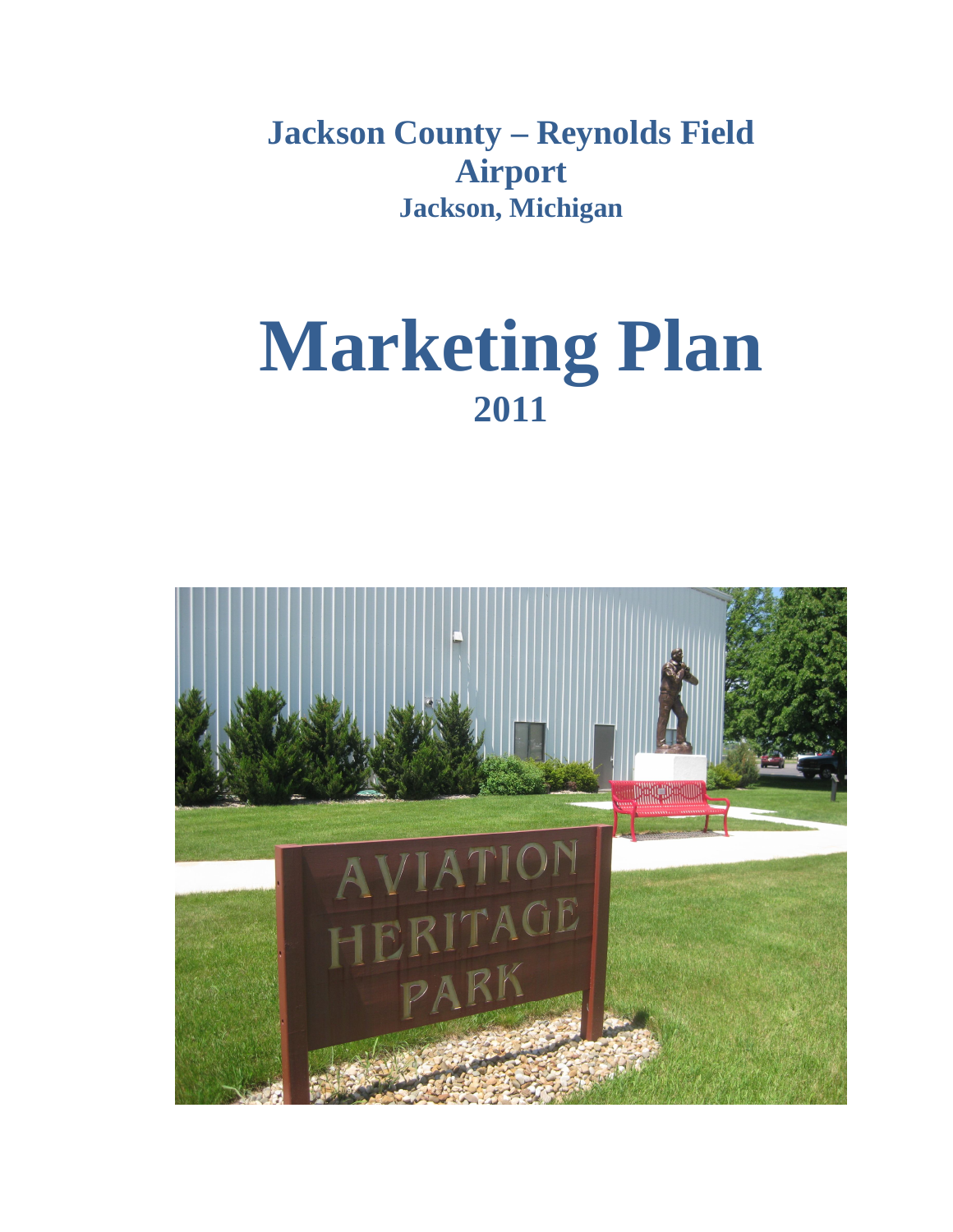# **OVERVIEW**

Jackson County Airport - Reynolds Field is located in south central Michigan near the intersection of I-94 and U.S. 127N approximately 35 miles south of Lansing and 40 miles west of Ann Arbor. The airport was created in 1927 when local industrialist Wiley Reynolds and his wife donated 160 acres of land to the City of Jackson for use as a municipal airport. In 1976 the County of Jackson acquired the airport from the City of Jackson for \$1.00 in order to create a wider tax base to support airport operations and infrastructure costs.

The airport today is a full-service airport situated on over 700 acres with air traffic control services, car rentals, restaurant, aviation fuel and aircraft repair, flight training and a variety of other airport based businesses. The runway system comprises Runway 6-24 at 5250' by 150' with ILS and GPS approaches and is grooved. Runway 14-32 is 4000' by 100' with GPS precision approaches and is grooved.

Runway 6-24 will be replaced by a new runway 7-25 within the next five years. This project's purpose is to gain compliance with FAA runway standards for safety areas at both ends of 7-25. The existing runway 6-24 is not in compliance with these FAA standards.

Jackson County Airport – Reynolds Field, like most other general aviation airports, has been impacted by a sluggish economy, rising aviation fuel prices and a generally poor business climate. Inspired by the publication "Marketing Guide Book for Small Airports" created by the Cooperative Research Program sponsored by the FAA, the airport decided to develop a "marketing plan" of its own. The Jackson County Airport Board charged the Jackson County Airport Advisory Council with this task which initiated the process in February of 2011 with plans to complete the process in November of 2011. The Advisory Council invited representatives from airport-based businesses to participate in the planning process. The goal of developing a marketing plan for the airport is to gain broad input into methods or ideas to improve the business climate for the airport along with current and future airport related businesses.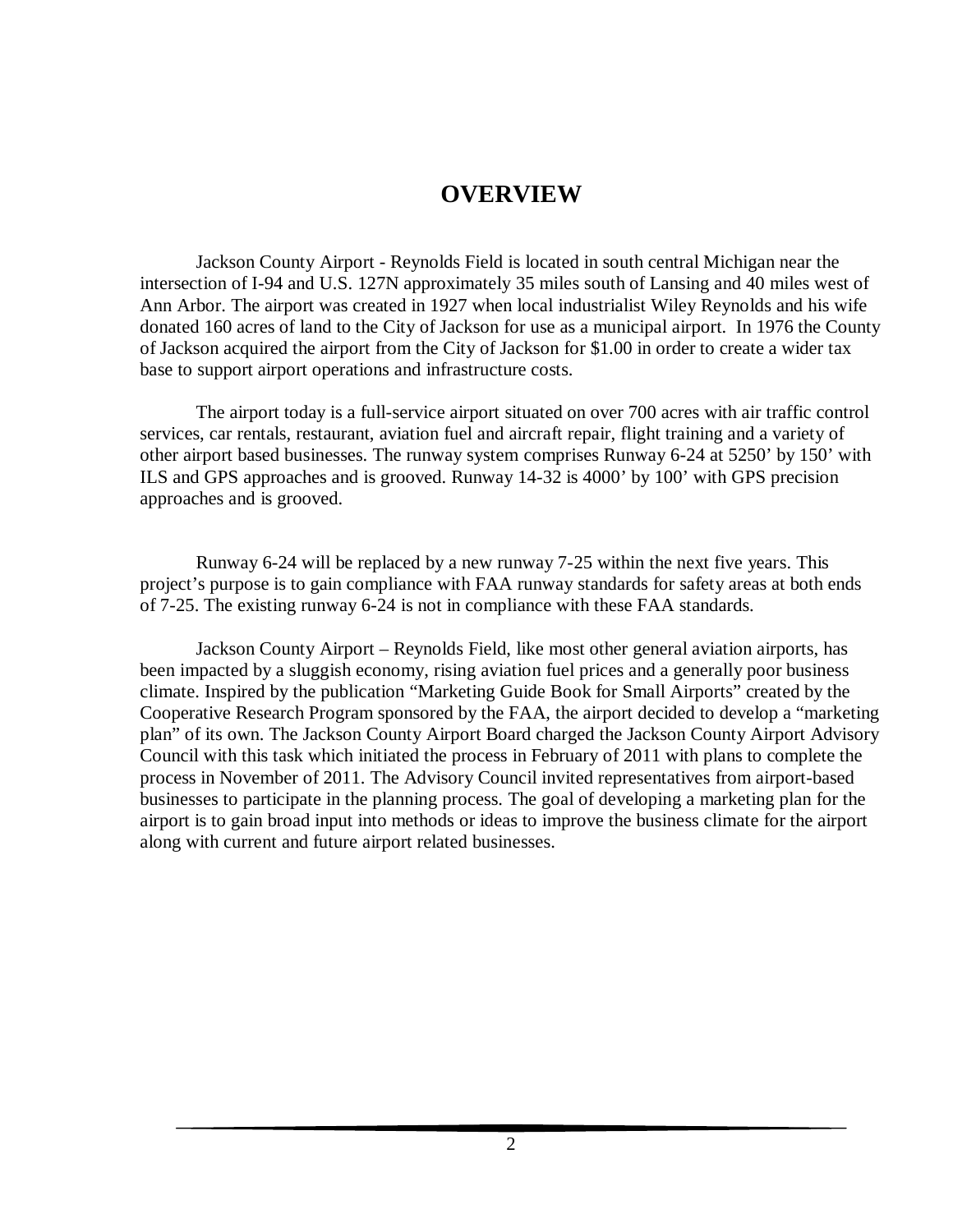# **THE COMMITTEE**

The following individuals participated in the Marketing Plan development:

Name Representing

| Jim Bogie           | Advisory Council & pilot                         |
|---------------------|--------------------------------------------------|
| <b>Harold Burke</b> | Advisory Council & pilot/local business owner    |
| John Feldvary       | Advisory Council & pilot/EAA #304 representative |
| Linda Ferguson      | <b>Airport Business - AVIS</b>                   |
| Jeff Fisher         | Advisory Council & pilot                         |
|                     | Airport Business – JCC Flight Center             |
| David Flynn         | <b>Advisory Council</b>                          |
|                     | Airport Business - Midwest Air Traffic           |
| Ben Jordan          | Airport Business - Skyway Aviation               |
| Chris Kilmer        | Advisory Council & pilot                         |
| <b>Jack Koch</b>    | <b>Advisory Council</b>                          |
| Kent Maurer         | <b>Airport Manager</b>                           |
| Alan McCardell      | Advisory Council & pilot                         |
| Pat Mills           | <b>Airport Administration</b>                    |
| Amy Torres          | <b>Advisory Council – Enterprise Group</b>       |
| Dianne Weems        | Airport Business – Airport Restaurant            |
| Steve Wellman       | Airport Board & pilot                            |
|                     |                                                  |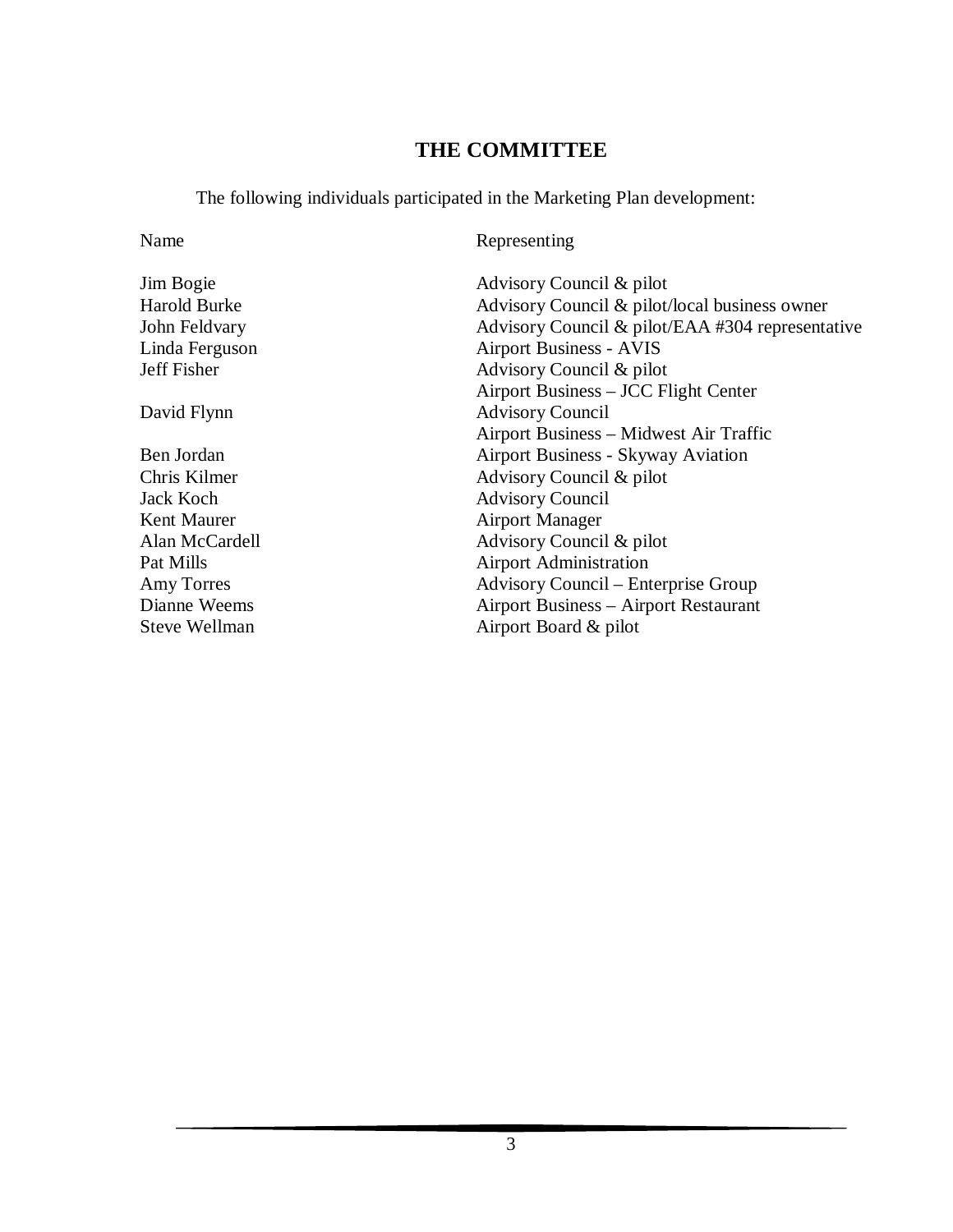## **ISSUES ANALYSIS**

The committee identified key issues by responding to standard questions. The summary of results is offered as follows:

1) *Our customers think:* we are friendly and helpful; a destination airport because of the restaurant; great and full featured; a good place for the "general public" to come, look at airplanes and eat; a good place for pilots to visit because of the air traffic control tower and good food; that the air traffic control tower staff is friendly; we offer exceptional service given the size of the airport; this is a convenient airport and that feedback is important; and it is a great airport and people enjoy coming here.

2) *Our employees think:* they are understaffed and overworked; it is a good/great place to work; that they are kept informed; and it is a positive environment.

3) *We stand out from our competition because:* we have easy access and availability; air traffic control accepts and tries to work out unusual air traffic requests to enhance pilot training; the based businesses are very customer friendly; we are small, yet offer great service; we have an air traffic control tower, food and are centrally located in the tri-state area; and we try for the "unusual".

4) *Our airport is known for its:* restaurant; air traffic control tower, the Experimental Aircraft Association, Jackson Community College Flight Center; food; good service; excellent views; and its great location.

5) *We are great at:* working on a minimal budget; being a team; providing a full-service airport; making people feel welcomed in Jackson; food; and working as a group and getting people involved.

6) *We want our customers to:* know what the airport has to offer; become part of the airport family; want to visit us and come back often and bring more people and airplanes via word of mouth; be satisfied with their experience; feel welcomed; talk to friends about how positive we are; feel comfortable; and feel like they are at home.

7) *We want to be remembered for:* friendly and exceptional customer service from the airportbased businesses, air traffic control staff, airport staff and the restaurant; a great airport; excellent general aviation services and commercial air service possibilities; and being fun.

8) *We are proud of:* our Aviation Heritage Park; the experience of our air traffic controllers; the willingness to provide quality service; being asked to have input into our airport's direction; the airport facilities, flight schools, EAA, food, MIS race air craft and constant airport improvements; our heritage; the JCC flight school's safety record; our restaurant employees and the way they care about their customers; and the air traffic control tower;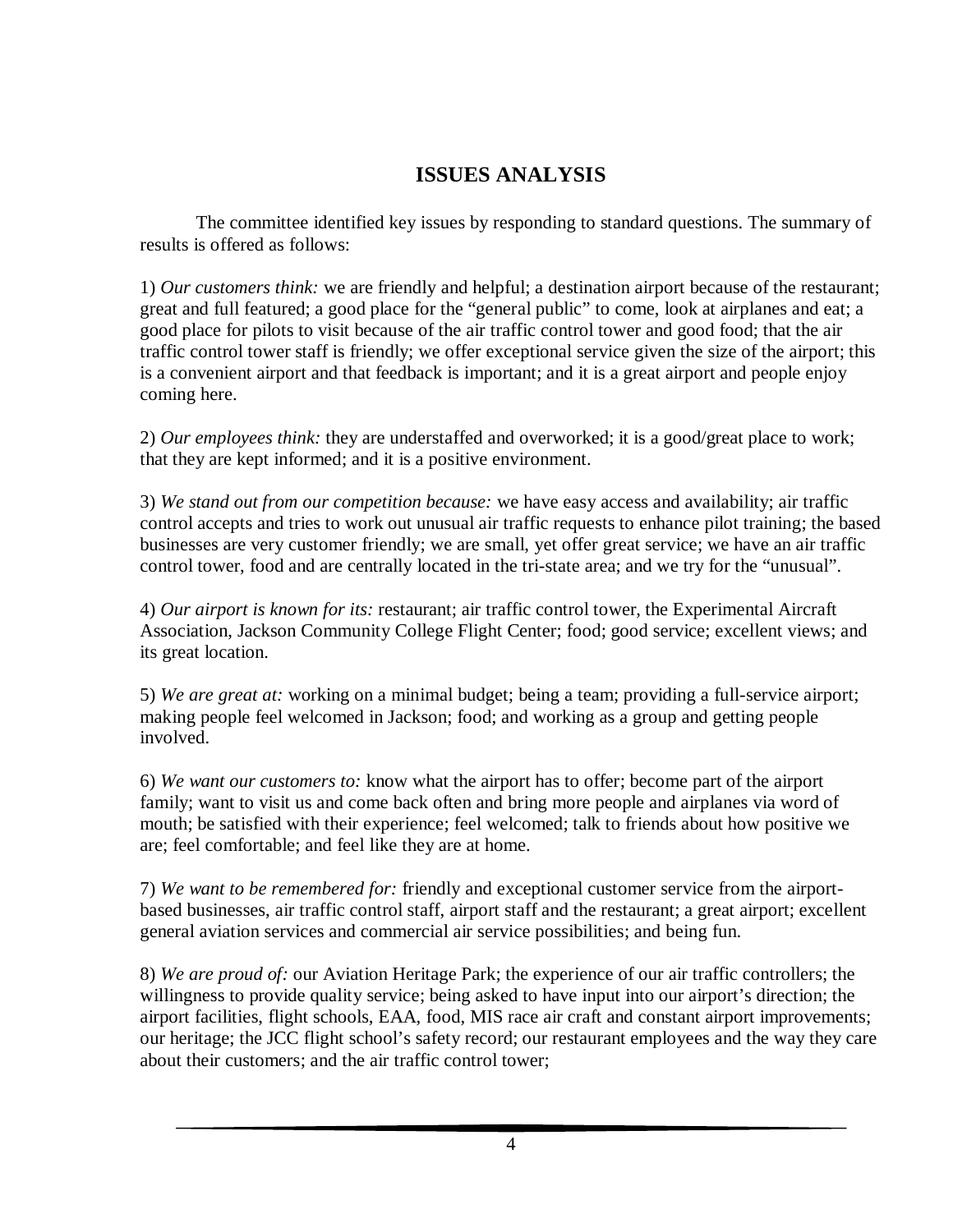9) *What makes us different is:* our restaurant; the friendly and experienced air traffic control tower staff; the airport community takes extra effort to accommodate the patrons of the airport; we are a good airport for pilot training; we can accommodate both general aviation and commercial aviation needs, are strong community members by sponsoring the Blues Festival, Hot Air Jubilee and other community events; the infrastructure of the airport; we are unique; our location; the EAA museum and Aviation Heritage Park; and projects to create tributes to military pilots.

10) *We have gotten better at:* being flexible; relationships with airport businesses and users; working together; community involvement; providing service; communicating; taking the time to plan and do things differently; opening lines of communication; and negotiating the path of obtaining Federal funding for airport projects.

11) *We strive to:* provide good service to all; become the best and friendliest airport in Mid-Michigan; grow; do more with less; be the best at what we do; be better; build business opportunities on airport premises; and increase the use of the airport.

12) *We have achieved:* a positive direction in stimulating involvement in the airport; great teamwork; facility improvements; a new and safer runway 14-32; a great airport restaurant; notoriety for a successful flight school.

13) *Our community thinks:* very little of us; of us as a positive asset to the community; there should be more events at the airport; that the airport is important; we are a country club; and the airport is a strong selling point in attracting new businesses.

14) *Our community would like:* the airport to continue to be successful and to increase its use; to know how the airport serves the community; to see more things going on at the airport; to be more informed; to spend less money on the airport; to see us gone; and to see the airport as a business center.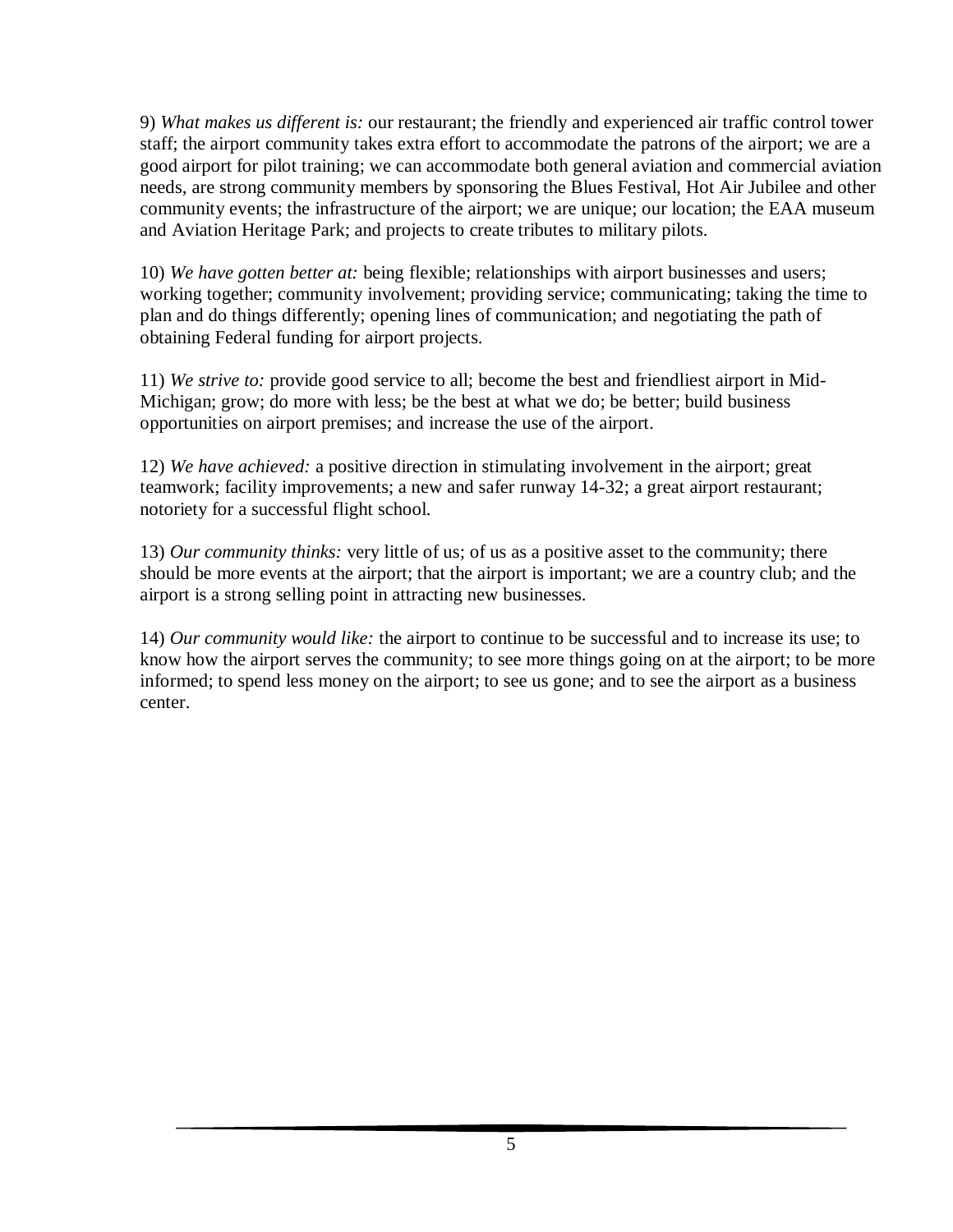### **S**trengths, **W**eaknesses, **O**pportunities and **T**hreats

Effective planning must first establish an assessment of the current situation. As with most planning efforts, a SWOT analysis was performed by committee members, a summary of which follows:

STRENGTHS: Airport restaurant, air traffic control tower, two runways, airport management and staff, Aviation Heritage Park, the airport's location, room to add more hangars, the local political support for the airport, "Big Little Airport", full aviation services available at the airport, handicap accessibility, and the County's population growth.

WEAKNESSES: Limited resources for the airport, appearance of the airfield prior to the first grass cutting, fencing is too low to prevent deer from entering, pilots have a fear of utilizing the air traffic control system (Tower Phobia), declining airport infrastructure, and no aircraft electronics shop at the airport.

OPPORTUNITIES: More special events at the airport, promoting existing special events, industrial areas available for development, room to grow, promotion of aviation, aircraft rentals, and an electronic sign at the entrance.

THREATS: Funding, competition from other airports, fuel prices, loss of air traffic control services, insurance rates for businesses, declining pilot population, negative public perception about the airport, declining resources and declining pool of volunteers.

The results of the SWOT analysis were not ranked, except through discussion of the merits of each. For example, the opportunity for "more special events" was tempered by the "declining pool of volunteers", etc. The resultant marketing strategies will take into account the results of the SWOT analysis.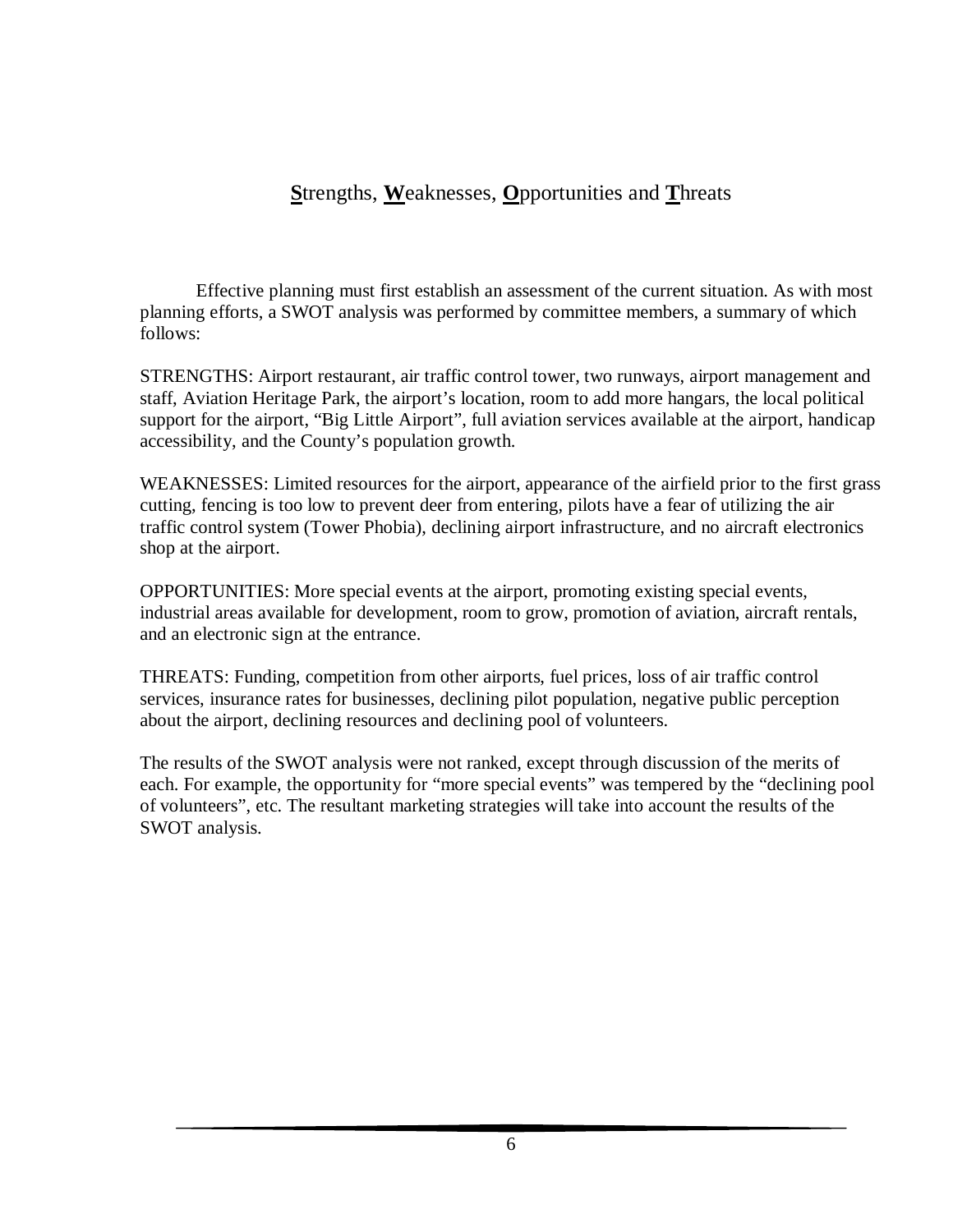#### **SURVEYS**

Additional customer input was obtained via a customer survey distributed at the Airport Restaurant. A copy of the survey instrument and results can be found in the appendix section of this report. The results of this survey were very positive as indicated in the following summary.

Respondents to the survey  $(N=77)$  come to the airport for the restaurant, to see the airplanes, aviation needs, special events, car rentals and for "business and friend meetings". The most convenient aspects of the airport are its; location, friendliness, accessibility parking and fueling airplanes/restaurant. The least convenient aspects of the airport are said to be; no commercial flights, no hand towels in the restrooms, non-customers using restaurant parking spots, the seating in the restaurant, limited restaurant hours, heating and air conditioning in the restaurant and limited parking during special events.

Ratings for other categories were queried on a 5-scale with five being the highest rating. The percentage of respondents rating the following areas with either a "4" or "5" were as follows: Question Rated a "4" or "5"

| "Services/products are well-priced"      | 86% of respondents  |
|------------------------------------------|---------------------|
| "Would you recommend the airport?"       | 98% of respondents  |
| "Was the airport easy to find?"          | 96% of respondents  |
| "Aircraft/vehicle parking was?"          | 96% of respondents  |
| "Terminal cleanliness was?"              | 100% of respondents |
| "Airport/restaurant staff was pleasant?" | 100% of respondents |

Survey respondents were given two open ended questions:

"I'll remember the airport for . . ."

"The excellent food, friendly staff and good service. The beautiful view and hospitality. My grandkids enjoying seeing the planes. The great breakfasts. Nice folks. Balloon festivals, air shows and exhibits. Friendly atmosphere – never rushed. Michigan Speedway and balloon festival."

"Other feedback . . ."

"Put towels in the bathroom. You guys are doing fine. Good outing. Great bunch of folks here. Liked the special aircraft exhibits. Good place to visit. No air conditioning in the restaurant. Shelly's raisin toast, excellent wait staff, the owner is outstanding."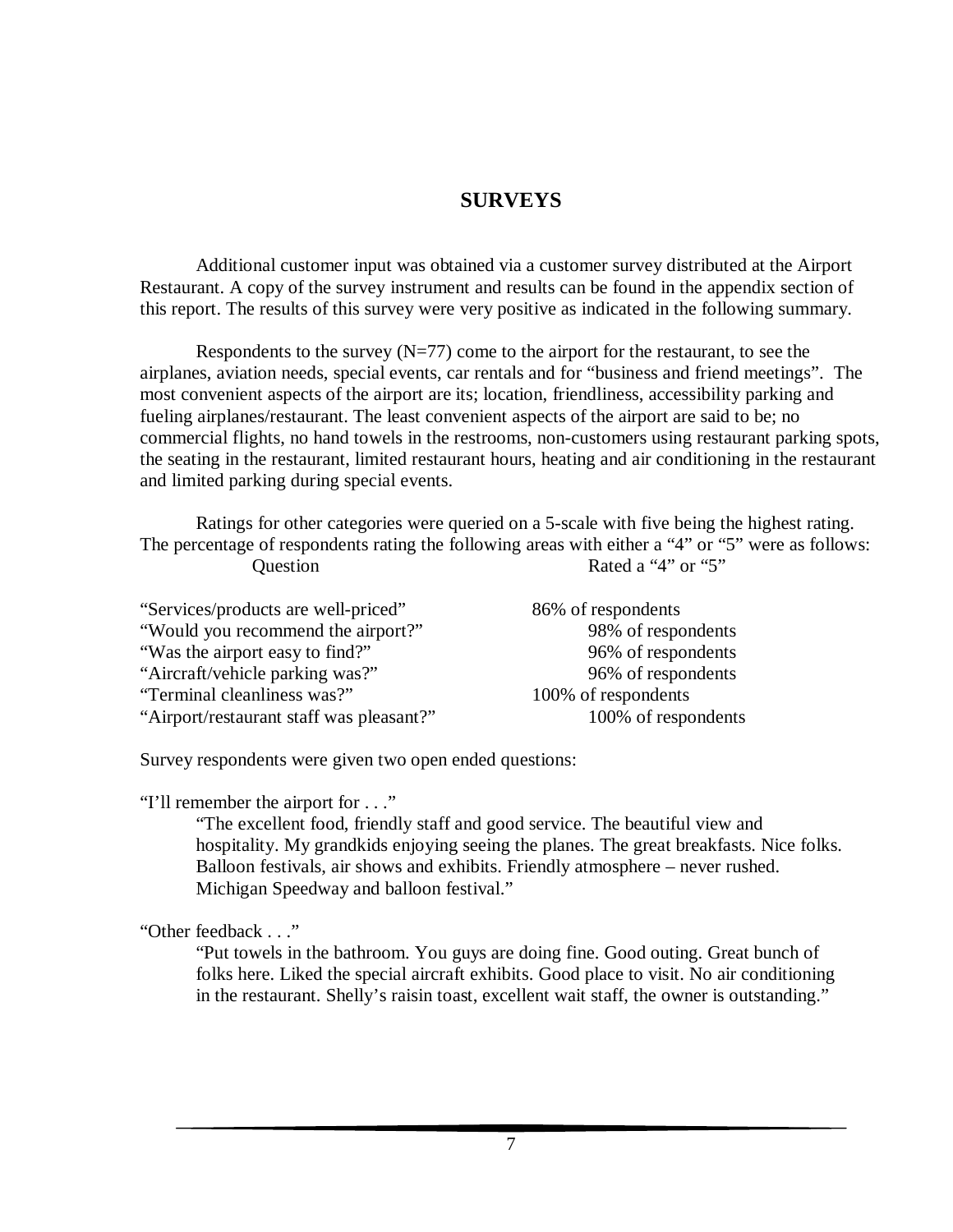#### **SURVEYS (Continued)**

Committee members also completed a "customer inputs" survey. The summary of which follows:

- *1) We use the airport for:* the restaurant, flight training, eating and watching airplanes, our aircraft's base of operations, the scenery, social involvement and aircraft maintenance sources, flight physicals and refueling airplanes.
- *2) These services are well priced:* hangar fees are competitive as well as the fuel prices and rental cars are reasonable.
- *3) These prices are too expensive:* aviation fuel.
- *4) The most convenient aspects of the airport are:* the location, our airspace, it's close to down town, it is accessible, it is small and has an air traffic control tower and restaurant, east access to the terminal building and aviation fuel.
- *5) The least convenient aspects of the airport are:* the cost of aviation, lack of after-hours services, lack of aircraft painting and avionics services.
- *6) Would you recommend the airport to others?* Yes.
- *7) Was it easy to find the airport?* Yes, but not always.
- *8) Aircraft/car parking was:* very good, abundant, and excellent.
- *9) General cleanliness of the terminal was:* very good, excellent.
- *10) Your encounter with airport staff was:* good, positive, excellent, always positive and very good.
- *11) I will remember the airport for:* seeing the airplanes and the food, the air traffic tower and restaurant, the nostalgic feel, friendliness, Aviation Heritage Park.
- *12) The most important airport improvement is:* the runway improvements.
- *13) We chose to lease at this airport because:* the space, convenience, and location.
- *14) Other businesses that may be interested in this airport:* avionics shop and aircraft paint shop, pilot supply store and sport aircraft dealer.
- *15) Our customers like this airport because:* of accessibility and services.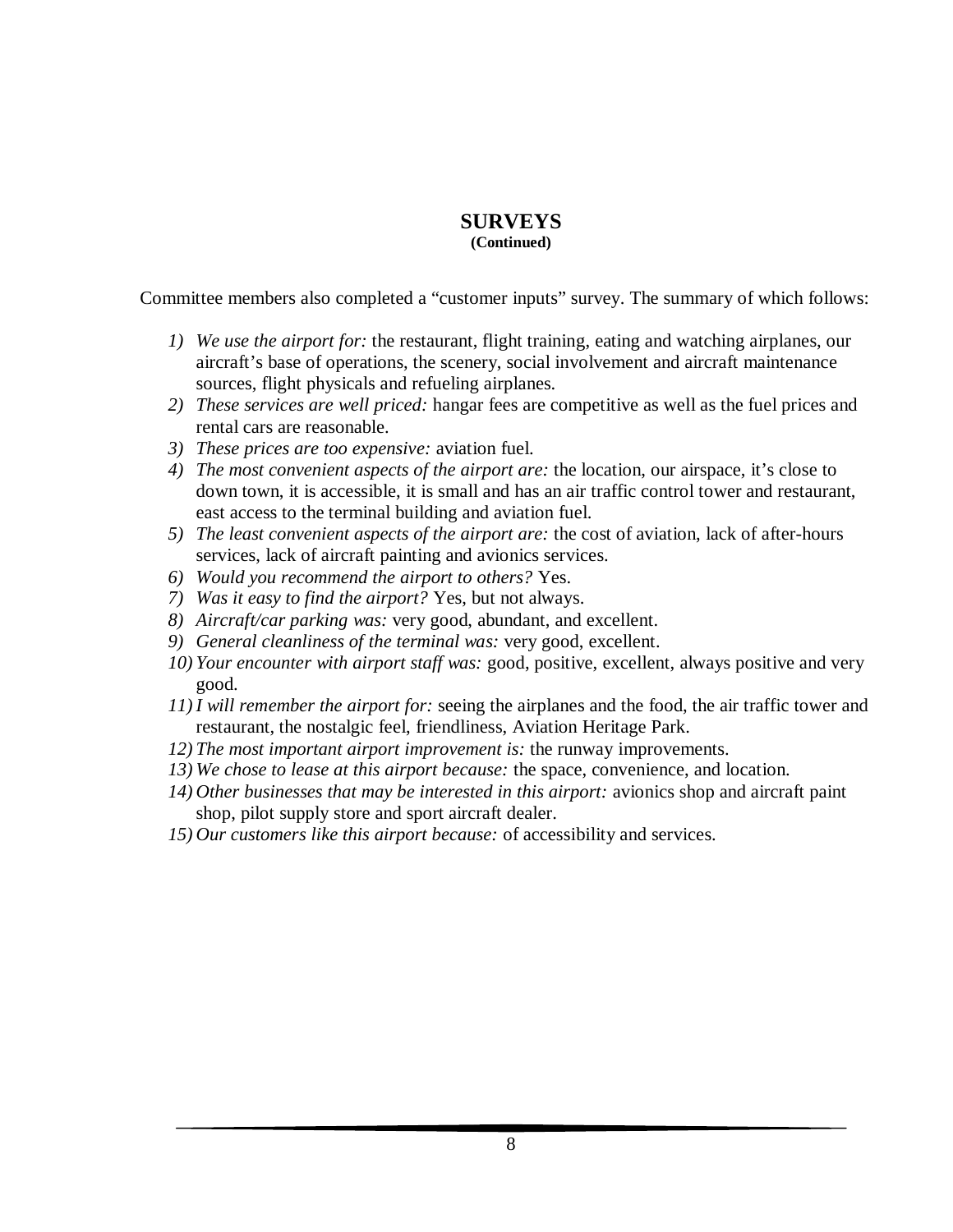## **BRAINSTORMING**

Brain storming discussion:

The airport- based businesses should consider a collaboration effort to advertise their services and goods. One example would be a mass email or postal mailing with coupons for the restaurant, flight center, AVIS and perhaps other businesses.

The airport and airport businesses should take additional advantage of existing airport events like the EAA pancake breakfast, Blues festival, EAA Ford Tri-motor visit and Aerobatics competition.

The airport and airport businesses should consider partnerships and collaboration with existing community events like the Rose Festival to determine areas of mutual advantage.

We need to continue to influence our young people to develop an interest in aviation**.** Using the required high school community requirements to be completed at the airport might be advantageous.

It would be positive to have an aircraft rental and aircraft rides services here at the airport.

The airport and based businesses should study unique advertising methods including an electronic entrance sign, web site development, email advertising, etc. A cost-benefit analysis should be conducted so that money is not wasted.

Discussion of a potential "branding" process for the airport was discussed. This committee would determine what brand might be useful for the airport. One suggestion was the "Big Little Airport" or "Pure Michigan campaign as examples.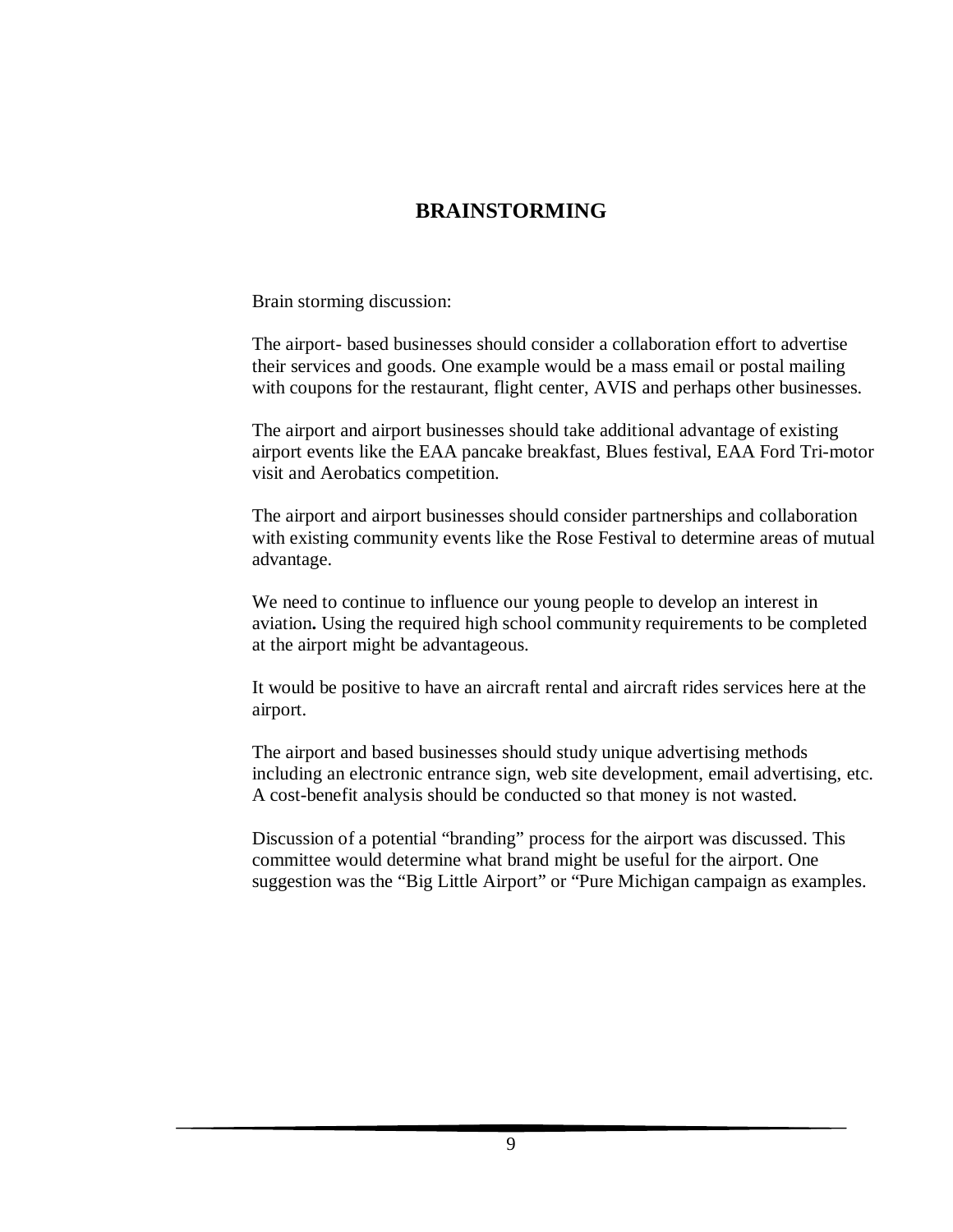#### **Marketing Strategies**

(In Ranked Order)

- 1. Encourage and enhance partnerships and collaboration efforts
	- A. Collaborate airport events with other existing community events e.g. the Rose Festival with the EAA Pancake Breakfast Fly-In
	- B. Airport businesses collaborate and cooperate with each other e.g. Airport Restaurant and Skyway Aviation grant mutual discounts for patronizing both businesses
	- C. Airport businesses collaborate with community events
- 2. Encourage young people to get involved with airport events and aviation in general
- 3. Market the airport as a venue for special events and as a location for community meetings and gatherings
- 4. Initiate a "branding" study to create an airport brand e.g. "The Big Little Airport"
- 5. Research the feasibility of a modern electronic sign for the main airport entrance
- 6. Encourage the availability of a based business that offers aircraft rentals and perhaps light sport aircraft sales and instruction

NOTE: #'s 2, 3  $\&$  4 ranked equally. # 6 is not recommended for any further action at this time